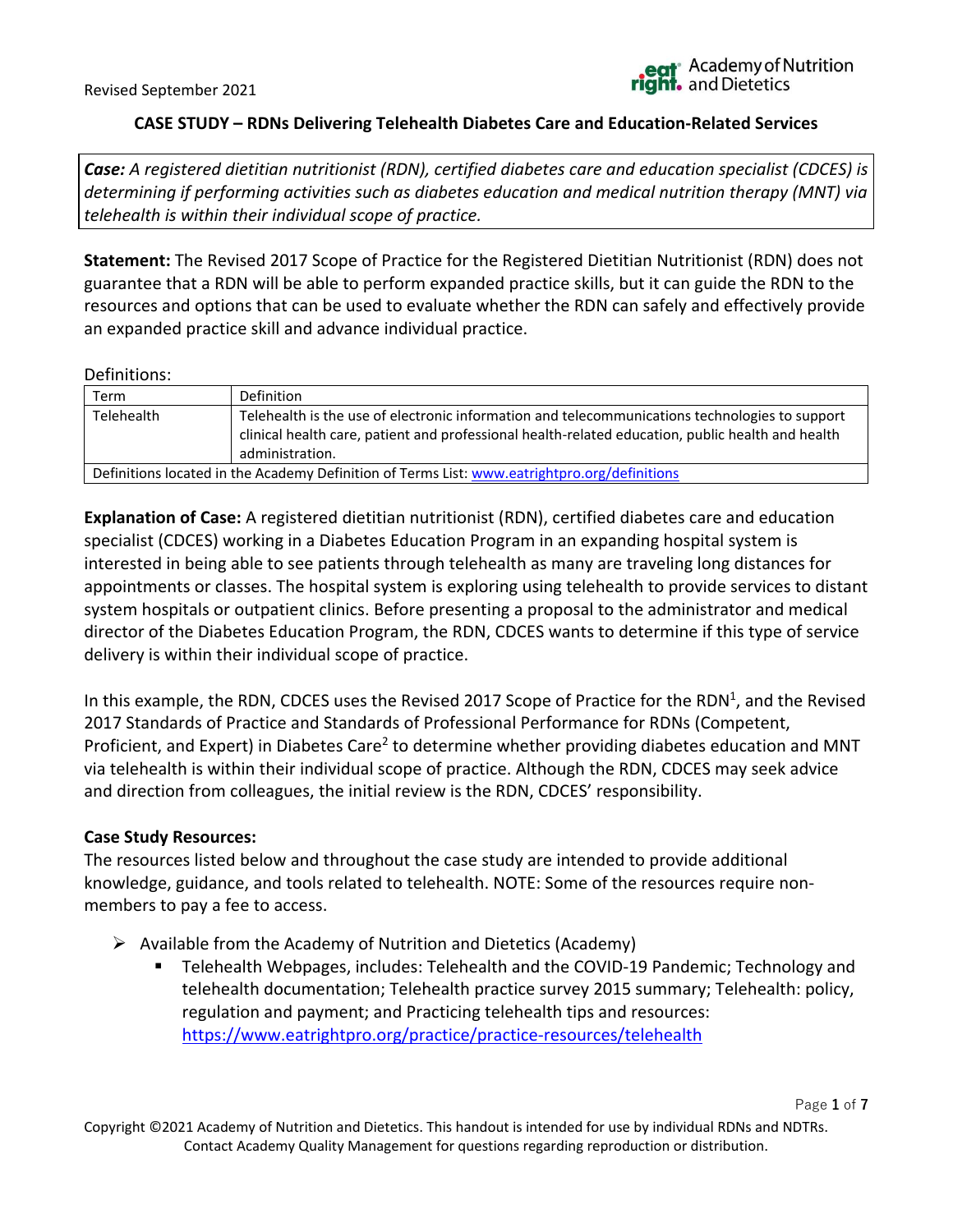# eat<sup>\*</sup> Academy of Nutrition<br>ght. and Dietetics

- Practice Tips: Delivery of Nutrition-Related Services Using Telehealth: [https://www.eatrightstore.org/product-type/case-studies-and-practice-tips/practice-tips](https://www.eatrightstore.org/product-type/case-studies-and-practice-tips/practice-tips-delivery-of-nutrition-related-services-using-telehealth)[delivery-of-nutrition-related-services-using-telehealth](https://www.eatrightstore.org/product-type/case-studies-and-practice-tips/practice-tips-delivery-of-nutrition-related-services-using-telehealth)
- Medicare Part B MNT Resources: A set of all handouts: [https://www.eatrightstore.org/product-subject/mnt-references/medicare-part-b-mnt](https://www.eatrightstore.org/product-subject/mnt-references/medicare-part-b-mnt-resources)[resources](https://www.eatrightstore.org/product-subject/mnt-references/medicare-part-b-mnt-resources)
- Code of Ethics for the Nutrition and Dietetics Profession: <https://www.eatrightpro.org/resources/career/code-of-ethics>
- Revised 2017 Scope of Practice for the RDN:<https://jandonline.org/content/core>
- Revised 2017 Standards of Practice and Standards of Professional Performance for RDNs: <https://jandonline.org/content/core>
- Focus Area Standards of Practice and Standards of Professional Performance: Academy Webpage > Sign In ><https://www.eatrightpro.org/sop> leads to the *Journal* Website. To access *Journal* Website Collections, Focus Area Standards for CDR Specialist Credential and Focus Area Standards for RDNs directly, access: <https://jandonline.org/content/credentialed> or [https://jandonline.org/content/focus,](https://jandonline.org/content/focus) respectively
- Nutrition Care Process Terminology (eNCPT online):<https://www.ncpro.org/>
- Essential Practice Competencies for Commission on Dietetic Registration's (CDR) Credentialed Nutrition and Dietetics Practitioners:<https://www.cdrnet.org/competencies>
- $\triangleright$  Institutional, regulatory, and other resources include:
	- Academy Licensure and Telehealth webpage: <https://www.eatrightpro.org/advocacy/licensure/licensure-and-telehealth>
	- Veteran Affairs Telehealth resources:<https://www.telehealth.va.gov/>
	- Center for Connected Health Policy: [https://www.cchpca.org](https://www.cchpca.org/)
	- RDN job description examples: [https://www.eatrightstore.org/product-type/ebooks/job](https://www.eatrightstore.org/product-type/ebooks/job-descriptions--models-for-careers-in-dietetics-3rd-ed-ebook)[descriptions--models-for-careers-in-dietetics-3rd-ed-ebook](https://www.eatrightstore.org/product-type/ebooks/job-descriptions--models-for-careers-in-dietetics-3rd-ed-ebook)
	- Organization policies and procedures
	- In hospital setting, organization and medical staff process and bylaws for RDNs to obtain clinical privileges for therapeutic diet order writing or expanded role/nutrition-related services
	- Facility/program Accreditation Standards, if applicable
	- State licensure laws and regulations: https://www.eatrightpro.org/advocacy/licensure/licensure-map
	- Academy resources on CMS hospital and critical access hospital regulations for RDN order writing privileges:<https://www.eatrightpro.org/dietorders>

# **Using the Scope of Practice Decision Algorithm:**

<https://www.eatrightpro.org/scope>

The Scope of Practice Decision Algorithm is a resource that permits a RDN to answer a series of questions to determine whether a particular activity is within their individual scope of practice. The

Copyright ©2021 Academy of Nutrition and Dietetics. This handout is intended for use by individual RDNs and NDTRs. Contact Academy Quality Management for questions regarding reproduction or distribution.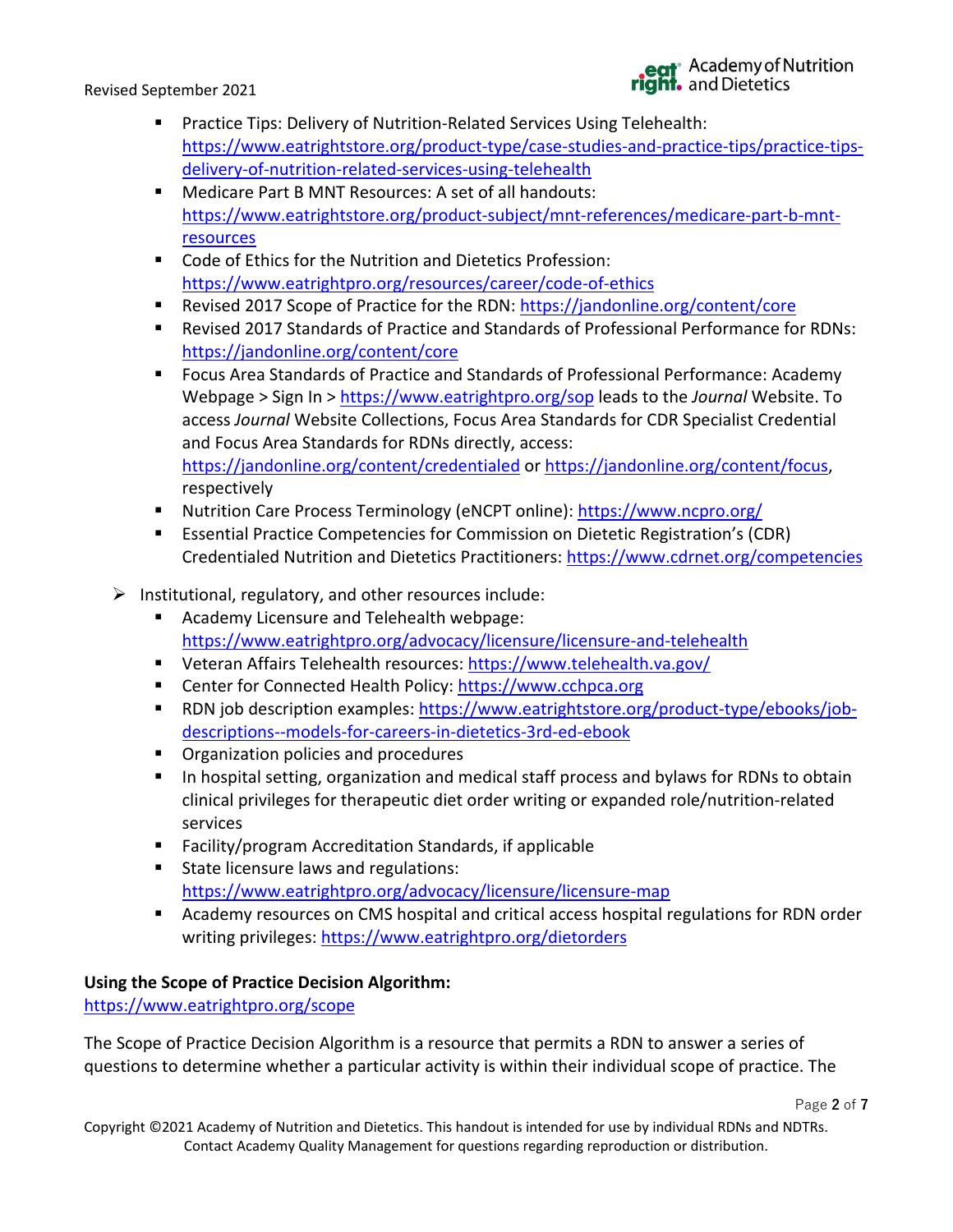Page **3** of **7**

#### Revised September 2021

tool is designed to allow a RDN to critically evaluate their knowledge, skills, experience, judgment and demonstrated competence using criteria resources. The tool is used by the RDN to evaluate each separate activity.

#### **PRACTITIONER QUESTIONS:**

**Question 1: Is this activity consistent with the Academy of Nutrition and Dietetics/Commission on Dietetic Registration Code of Ethics, standards of practice and standards of professional performance, evidence-based nutrition practice guidelines, other national organization standards of practice and/or practice guidelines, accreditation standards, federal and state laws and regulations, and good business practices?**

The RDN, CDCES verifies consistency with the Academy Scope of Practice for the RDN, which states:

- RDNs "provide nutrition counseling and nutrition education to optimize nutritional status, prevent disease, or maintain and/or improve health and well-being." 1
- RDNs in clinical practice "Perform assessment of a patient's/client's nutrition status via inperson, or facility/practitioner assessment application, or HIPAA-compliant video conferencing telehealth platform."<sup>1</sup>
- "RDNs providing telehealth services where the practitioner and patient are located in different states, the practitioner providing the patient care service must be licensed and/or meet the other applicable standards that are required by state or local laws in both the state where the practitioner is located and the state where the patient is located."<sup>1</sup>

The Scope of Practice for the RDN also has a segment in the Practice Areas, Services, and Activities section of the article dedicated to telehealth.

The RDN compared this activity to the Academy/CDR Code of Ethics. While telehealth is not mentioned directly in the Code of Ethics, there are some principles and standards that apply to this topic (Note: may not be all inclusive, others may apply on a case-by-case basis):

- "Recognize and exercise professional judgment within the limits of individual qualifications and collaborate with others, seek counsel, and make referrals as appropriate."<sup>3</sup>
- "Practice within the limits of their scope and collaborate with the inter-professional team."<sup>3</sup>
- "Document, code and bill to most accurately reflect the character and extent of delivered services."<sup>3</sup>

The RDN, CDCES reviewed the Academy Revised 2017 Standards of Practice (SOP) in Nutrition Care and Standards of Professional Performance (SOPP) for RDNs. The Revised 2017 SOP in Nutrition Care and SOPP for RDNs contains a role example for a 'Telehealth practitioner, nutrition and wellness'<sup>4</sup> as well as indicators in both the SOP and SOPP that would be applicable to the delivery of MNT and nutritionrelated care and services using telehealth technology.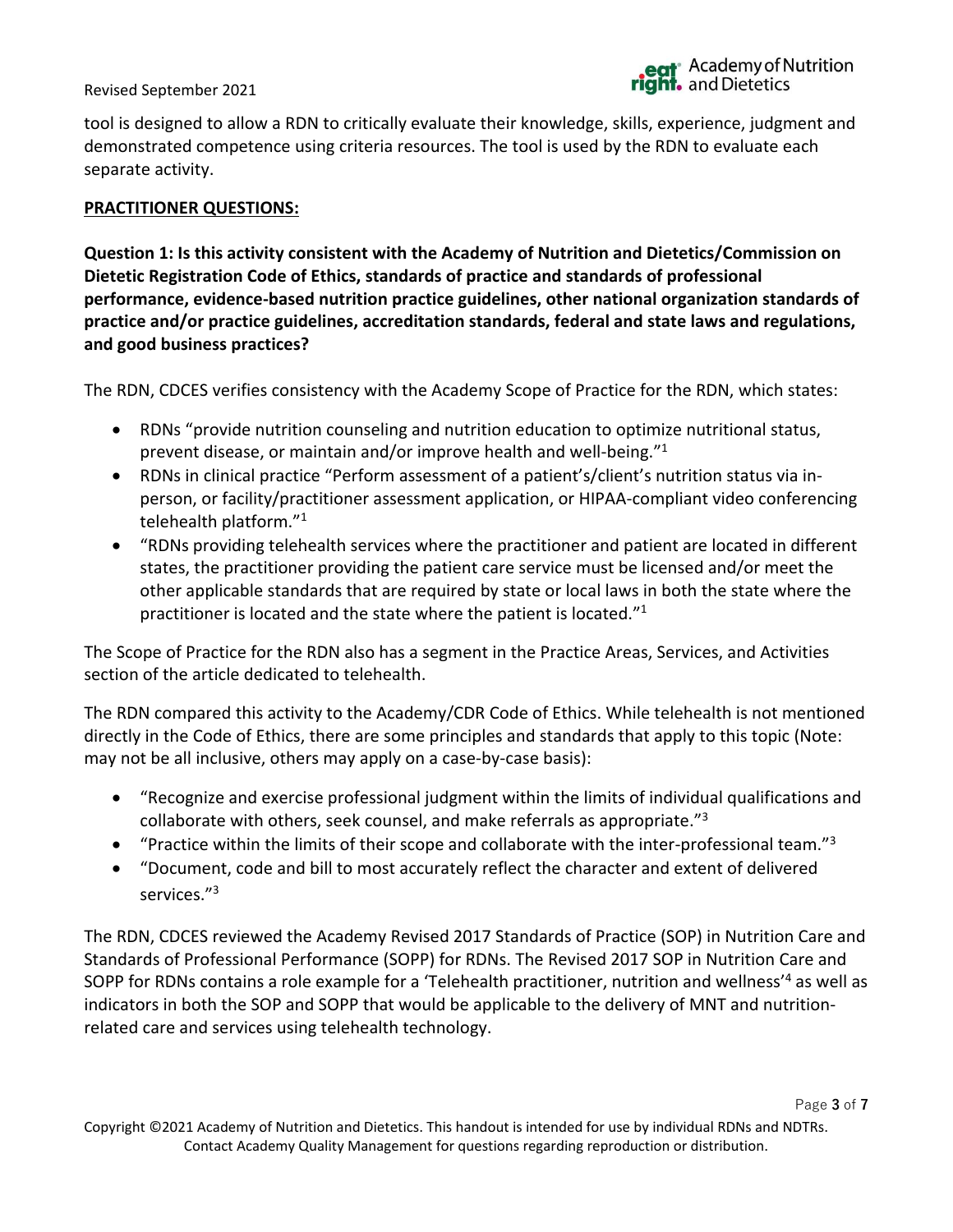In addition to the core resources, the RDN, CDCES reviewed the Revised 2017 SOP and SOPP in Diabetes Care, which states "Computer-based interactive tools, social media, and telehealth technologies can help improve self-care practices and patient engagement. It is important for nutrition and dietetics practitioners in any setting providing diabetes and nutrition education to be aware of and skilled at using the available diabetes technology resources for ensuring that evidenced-based care is being provided. Due to health disparities and barriers to Diabetes Self-Management Education and Support (DSMES), telehealth is being used increasingly as an alternative for providing education."<sup>2</sup>

# **Question 2: Do you have the necessary knowledge, skills and demonstrated competence in practice to perform this activity?**

In reviewing their education and training, the RDN, CDCES determined additional knowledge related to delivering telehealth, specifically regulations and payment, would be beneficial. The RDN, CDCES discussed with their supervisor and decided to access applicable Academy learning activities and investigate training opportunities available through the organization. The RDN, CDCES recorded completion of the webinars and competence verification in their Professional Development Portfolio and personnel records.

- The RDN, CDCES reviewed and completed the following Academy Webinars/Learning Modules:
	- o Diabetes Mellitus Certificate of Training, [https://www.eatrightstore.org/collections/diabetes](https://www.eatrightstore.org/collections/diabetes-mellitus?_ga=2.232507292.208330406.1629203829-933437306.1629203829)[mellitus?\\_ga=2.232507292.208330406.1629203829-933437306.1629203829](https://www.eatrightstore.org/collections/diabetes-mellitus?_ga=2.232507292.208330406.1629203829-933437306.1629203829)
	- o Diabetes, Telehealth and Apps: Navigating Technology for People with Diabetes, [https://www.eatrightstore.org/collections/fnce-2020/diabetes-telehealth-and-apps](https://www.eatrightstore.org/collections/fnce-2020/diabetes-telehealth-and-apps-navigating-technology-for-people-with-diabetes)[navigating-technology-for-people-with-diabetes](https://www.eatrightstore.org/collections/fnce-2020/diabetes-telehealth-and-apps-navigating-technology-for-people-with-diabetes)

# **Question 3: Did you use the Academy Standards of Practice and Standards of Professional Performance to determine your competence? Did you demonstrate your competence to an individual with the knowledge and skills to appropriately assess your ability to perform the activity? Is your competence documented in your employee personnel record?**

The RDN, CDCES reflects on SOP and SOPP Diabetes Care indicators

[\(https://jandonline.org/article/S2212-2672\(18\)30303-4/pdf\)](https://jandonline.org/article/S2212-2672(18)30303-4/pdf) to ensure meeting the minimum competent level of practice related to performing MNT and diabetes education via telehealth. The following are examples of indicators from the Revised 2017 SOP and SOPP for RDNs in Diabetes Care<sup>2</sup>, and are not all encompassing of indicators related to other focus areas of practice.

# **Competent Level of Practice**

# **SOP Indicators:**

• Rationale of Standard 1: Nutrition Assessment states "…Nutrition assessment may be performed via in-person, or facility/practitioner assessment application, or Health Insurance Portability and Accountability Act-compliant video conferencing telehealth platform".

Page **4** of **7**

Copyright ©2021 Academy of Nutrition and Dietetics. This handout is intended for use by individual RDNs and NDTRs. Contact Academy Quality Management for questions regarding reproduction or distribution.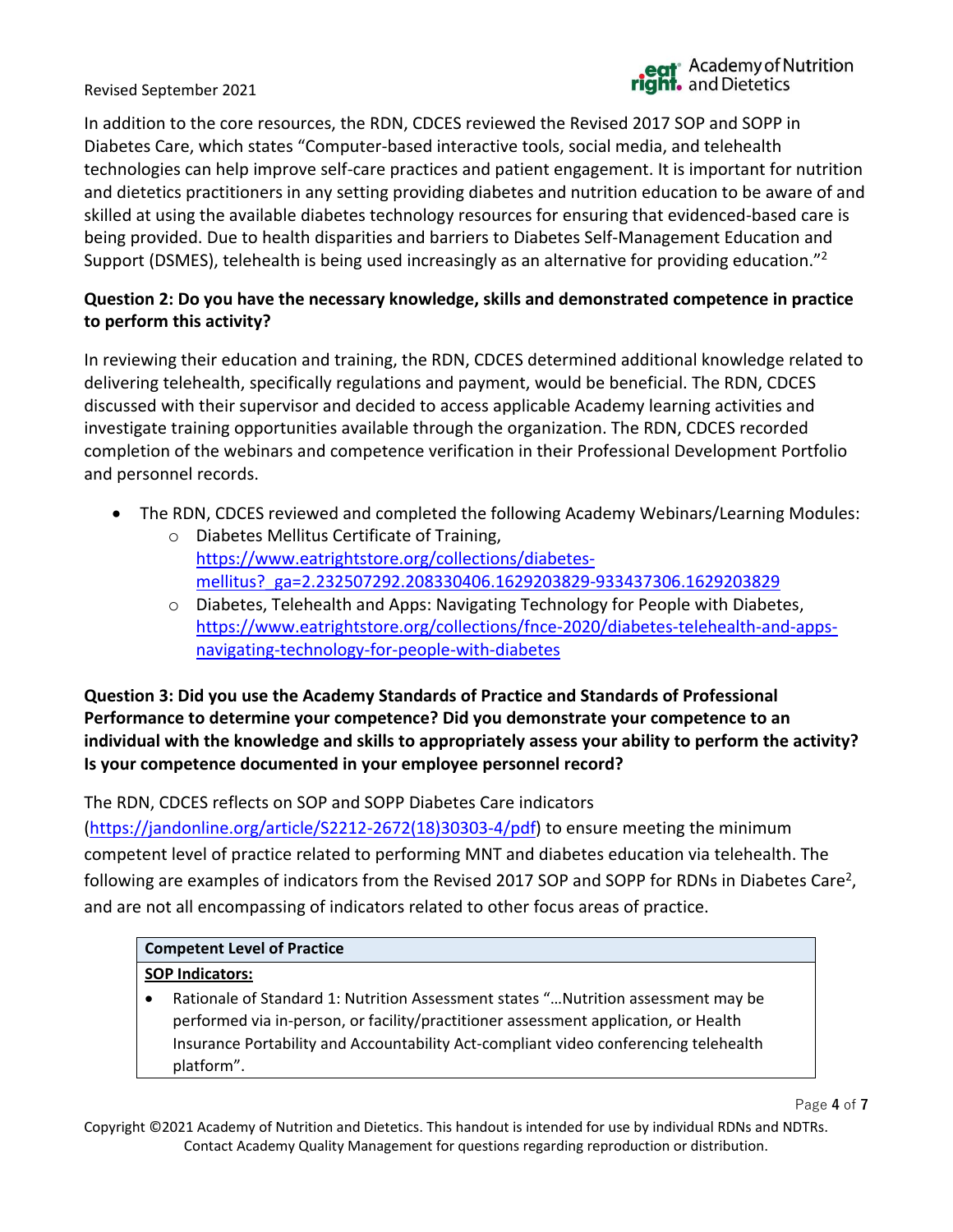Page **5** of **7**

| <b>SOPP Indicators:</b>                    |                 |  |
|--------------------------------------------|-----------------|--|
| $\bullet$                                  | 1.1, 1.1A, 1.3  |  |
| $\bullet$                                  | 3.2, 3.4, 3.4C  |  |
| $\bullet$                                  | 5.2, 5.2B       |  |
|                                            | 6.3, 6.3A, 6.3B |  |
| <b>Proficient/Expert Level of Practice</b> |                 |  |
| <b>SOPP Indicators:</b>                    |                 |  |
| 6.1D, 6.3C, 6.3D<br>$\bullet$              |                 |  |

To strengthen knowledge and skill in the delivery of telehealth, the RDN, CDCES evaluates their level of practice related to the Revised 2017 SOP SOPP in Diabetes Care. The indicators related to telehealth where the RDN, CDCES does not meet competent level of practice are opportunities to strengthen knowledge and skills for quality practice.

The RDN, CDCES plans to request training on how to use telehealth technology and on telehealth best practices from their supervisor who has delivered MNT through telehealth and interprofessional team colleagues using telehealth. The RDN, CDCES wants to ensure adequate training in using the HIPAAcompliant video conferencing telehealth platform prior to using with patients with their consent. Once the RDN completes training and competency verification, the RDN's supervisor provides documentation for their employee personnel file following organizational procedure.

# **Question 4: If the state(s) where you work license RDNs, is there any language that prohibits this activity? Are there provisions within the scope of practice of any other professions that would limit performing this activity?**

The RDN, CDCES discovered that they must be licensed and/or meet the other applicable standards that are required by state or local laws and regulations in both the state where the RDN, CDCES is located and the state where the patient/client is located. The RDN, CDCES studied their state laws and regulations and the state laws and regulations where patients/clients might be located at [https://www.eatrightpro.org/advocacy/licensure/professional-regulation-of-dietitians.](https://www.eatrightpro.org/advocacy/licensure/professional-regulation-of-dietitians) Since regulations and policies are regularly updated, the RDN routinely monitors applicable laws and regulations.

**Question 5: Are there any additional credentials (i.e., RDN-AP, CSO, CSG, CSP, CNSC) or training (i.e., residency/fellowship, certificate of training in obesity interventions for adults or in pediatrics) described in published practice guidelines that would be expected of a health professional performing this activity?**

Examples of appropriate webinars, certificates of training, certifications, and credentials that apply to performing activities such as DSMES and MNT via telehealth are: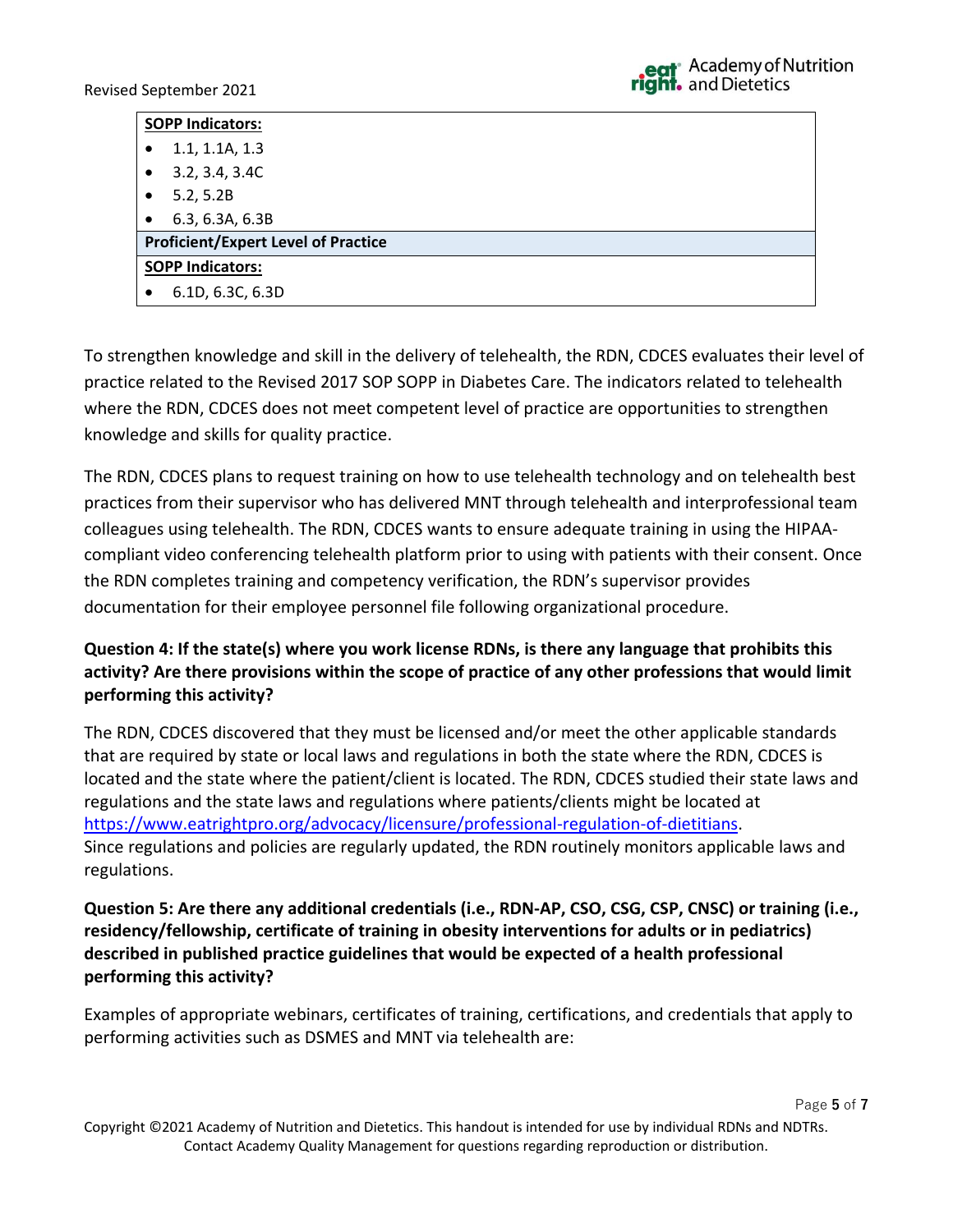Page **6** of **7**

- Diabetes Dietetic Practice Group (DDPG) Webinars- [https://www.dce.org/resources/ddpg](https://www.dce.org/resources/ddpg-webinars)[webinars](https://www.dce.org/resources/ddpg-webinars)
- 2017 National Standards for Diabetes Self-Management Education and Support. <http://care.diabetesjournals.org/content/40/10/1409>
- ADCES Resources- https://www.diabeteseducator.org/education:
	- o ADCES7 Self-Care Behaviors Online Course
	- o DSMES Program Management or Advanced Building your Diabetes Prevention Program Online Series
	- o Prevention 101: Fundamentals of Prediabetes and Diabetes
	- $\circ$  Insulin Pump Therapy Online Course, 3<sup>rd</sup> Edition
	- o The Art of Telehealth
- ADCES Certificates <https://www.diabeteseducator.org/education/adces-certificates>
	- o The Art of Telehealth Certificate
	- o Lifestyle Coach Training skills to facilitate a CDC-recognized lifestyle change program
- ADCES Practice Papers:<https://www.diabeteseducator.org/practice/practice-documents>
- ADCES Career Path Certificate Program Resource for obtaining more training in diabetes selfmanagement for professionals who are new to diabetes education and those not planning on becoming a CDCES who need additional training to meet needs of their patient population. <https://www.diabeteseducator.org/education/career-path-certificate>

# **Question 6: Does your employer/organization, in its policies and procedures or medical staff bylaws, rules and regulations recognize the RDN as qualified to perform the activity?**

The RDN, CDCES reviews the organization's governing body documents, such as medical staff bylaws, rules and regulations, and policies and procedures and concludes that telehealth is allowed with appropriate training and documented competence. After the RDN, CDCES demonstrates and provides documentation of competence for their personnel file, the RDN, CDCES works to ensure that their job description is amended to support performing activities such as DSMES and MNT via telehealth.

The RDN, CDCES also reviewed the CMS regulations for performing activities such as DSMES and MNT via telehealth and the reimbursement codes. The RDN, CDCES confirms that the hospital is a distant site, and can be reimbursed for telehealth, and that RDNs are listed as a distant site practitioner. Reimbursement codes are listed for the following activities [\(https://www.cms.gov/Outreach-and-](https://www.cms.gov/Outreach-and-Education/Medicare-Learning-Network-MLN/MLNProducts/downloads/TelehealthSrvcsfctsht.pdf)[Education/Medicare-Learning-Network-MLN/MLNProducts/downloads/TelehealthSrvcsfctsht.pdf\)](https://www.cms.gov/Outreach-and-Education/Medicare-Learning-Network-MLN/MLNProducts/downloads/TelehealthSrvcsfctsht.pdf):

- Individual or group medical nutrition therapy
- Individual and group diabetes self-management training services, with a minimum of 1 hour of in-person instruction to be furnished in the initial year of training period to ensure effective injection training.

The case example provides information on what things need to be considered before beginning to deliver services through telehealth. Before performing a new activity, the RDN, CDCES should also consider the following: